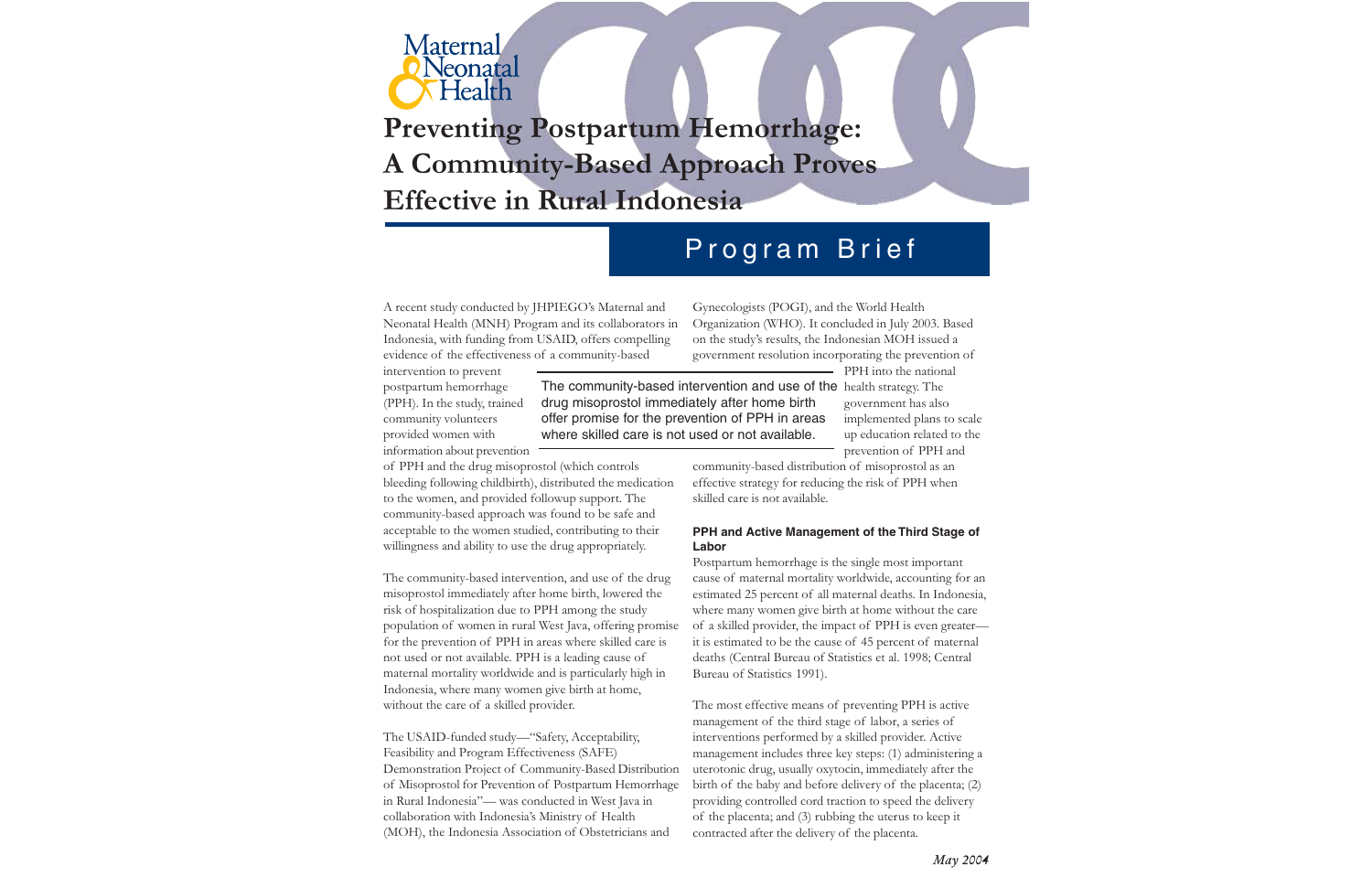## Program Brief

## **Misoprostol: An Alternative for Reducing PPH**

Administering a uterotonic drug, which helps the uterus contract and become firm and controls bleeding, is the most critical intervention in the prevention of PPH (Goldberg, Greenberg, and Darney 2001). Oxytocin, the most commonly used uterotonic drug, must be given by injection by a midwife or physician, and must be continuously refrigerated to maintain its potency. It cannot, therefore, be used effectively in remote areas or where women give birth without a skilled provider.

Misoprostol is a prostaglandin  $\mathrm{E}_\textrm{i}$  analogue that acts like a uterotonic drug by causing the muscles of the uterus to contract. It can be administered orally and can be stored at room temperature. It was first developed for the treatment of stomach ulcers, but has since become an important drug in obstetric

## **Use of Misoprostol: Research on Safety and Efficacy**

The safety and efficacy of misoprostol as an alternative to oxytocin is well documented, and the MNH Program's endorsement of misoprostol (when oxytocin or a skilled provider is unavailable) is based on extensive research (McCormick et al. 2002). A recent study in a university teaching hospital in England demonstrated that giving misoprostol to women immediately after childbirth resulted in significantly lower rates of PPH than when the third stage of labor was managed only through controlled cord traction and rubbing the uterus (El-Refaey et al. 2000). Several other studies have also demonstrated that orally or rectally administered misoprostol is effective in reducing PPH when oxytocin is not available. Although a WHO multicenter trial concluded that, in hospital settings, oxytocin is preferable to misoprostol in active management of third stage of labor, a meta-analysis of related studies concluded that 18 percent of women would experience PPH if the placenta were delivered on its own, 2.7 percent if oxytocin were used, and 3.6 percent if misoprostol were used (Gulmezoglu et al. 2001; Prendiville et al. 1988).

Studies also demonstrate that misoprostol is safe when women take it immediately after giving birth (El-Refaey et al. 1997; Ng et al. 2001). Several researchers concluded in a 2001 review that, when oxytocin is not available, use of misoprostol to prevent PPH is acceptable, and the United States Pharmacopoeia Expert Advisory Panel recommended that prevention of PPH be included as an "accepted" indication in the U.S. Drug Information monograph on misoprostol (Carpenter 2001).

practice due to its uterotonic properties (Goldberg, Greenberg, and Darney 2001). Its potential use in reducing the risk of postpartum hemorrhage in areas where women do not have access to skilled care has been the subject of much interest among health researchers and program planners.

## **The SAFE Study: Testing an Alternative Approach**

The MNH Program promotes the use of skilled providers at birth as the first line of defense against PPH and other complications. However, only 66 percent of women in Indonesia and 48 percent of women in West Java give birth with a skilled provider (Statistics Indonesia and ORC Macro 2003). The Program recognizes that strategies are also needed to prevent PPH among women who give birth at home without a skilled provider present.

To address this need, the MNH Program and its collaborators in Indonesia developed the SAFE study to assess whether informed, community-based distribution of misoprostol during the antenatal period, and use of the drug immediately after home birth, would lower the incidence of PPH, would be safe and acceptable to women and families, and would be programmatically feasible. The safety and acceptability of the drug—and the feasibility of community-based education and distribution—were considered key to the successful use of misoprostol to prevent PPH.

The study was implemented using the existing healthcare infrastructure and community resources in Indonesia, including a network of community volunteers. The study team, which included a study manager, a field epidemiologist, three trainer midwives, and two obstetrician physicians, recruited a field team (52 community volunteers, 19 interviewers, and 31 health center midwives) from the study area. The study team first selected and trained 10 field supervisors, using training modules and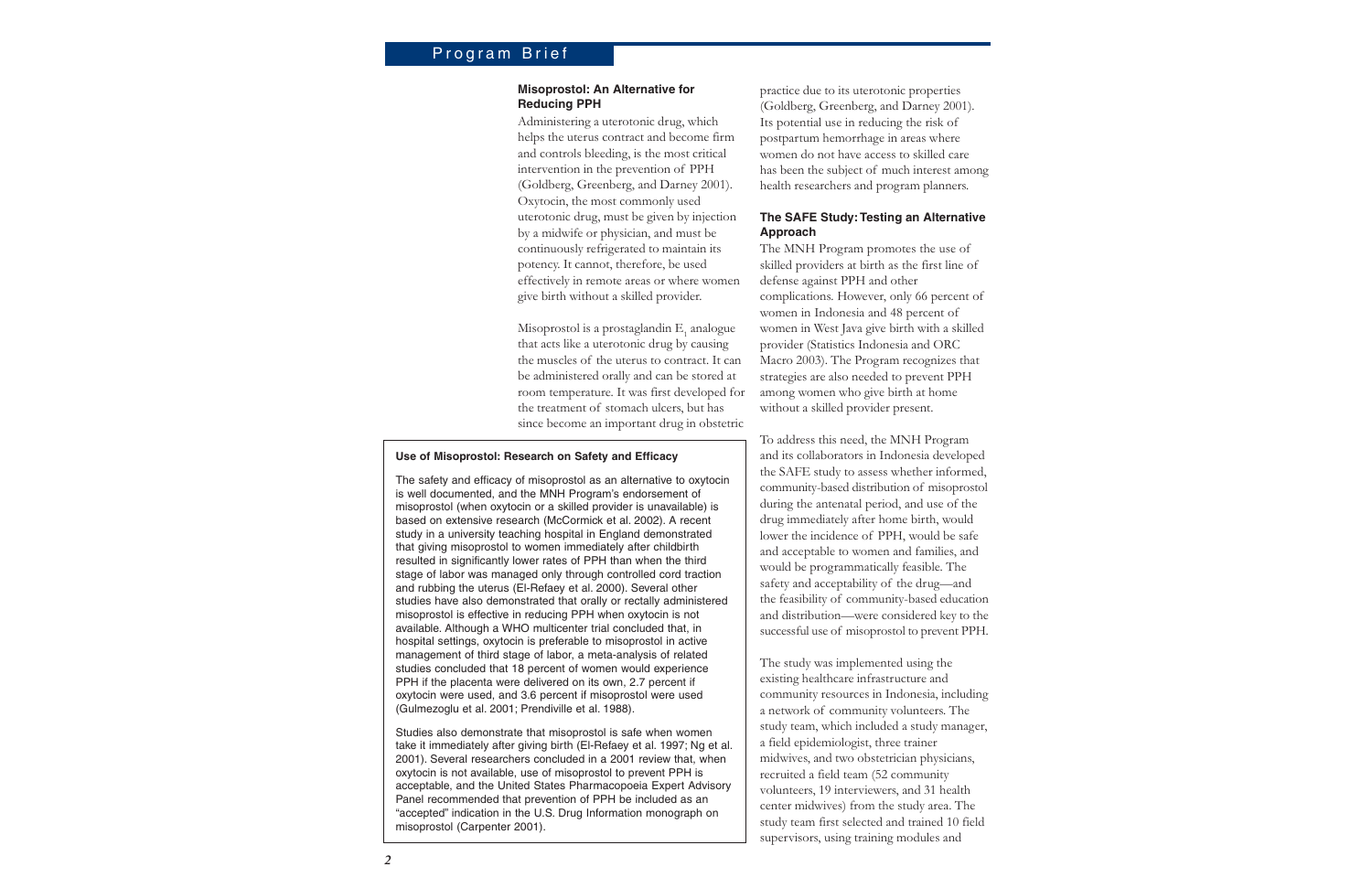## Program Brief

counseling materials (including a pictorial flip book illustrating the safe use of misoprostol) developed by MNH Program field staff in Bandung and based on the study protocol and implementation strategy. The field supervisors then assisted with the 5-day training of the community volunteers and interviewers.

After orientation and training, members of the field team were responsible for counseling study participants about the prevention of PPH and the safe use of misoprostol. Women participating in the study and their support persons received information on two occasions during their pregnancies, once from *bidan* (midwives) in antenatal clinics, and once from *kader* (trained community volunteers) during home visits. Community volunteers also collected relevant information from participants, using a series of standardized questionnaires developed for the study.

Women were asked by the community volunteers to correctly recount the information they had been given before receiving the medication and safety reminder cards. Women and their support persons were instructed to keep the medication in a safe place with all other items needed for childbirth, and to take the misoprostol immediately after the birth of the baby—especially if a skilled provider would not be present.

## **Results and Conclusions: Successful Counseling, Safe Use, and Fewer PPH Referrals**

Data collected from 1,360 women in the intervention area were compared with data from 495 women in a comparison area. Women in the intervention area were 24 percent less likely than women in the control area to perceive excessive bleeding. They were 31 percent less likely to need any emergency referral and 47 percent less likely to need an emergency referral for PPH.

As a result of the counseling provided by the community midwives and volunteers, women reported in focus group discussions and indepth interviews that they were adequately prepared to cope with any minor discomforts following their use of misoprostol. A large proportion of the women reported that they would be willing to use misoprostol in their next pregnancies, pay for it themselves, and recommend it to friends.

Based on these results, the SAFE study concluded that trained and supervised personnel are able to successfully provide PPH prevention counseling and information and then safely distribute misoprostol to women who are unlikely to receive care from a skilled provider during childbirth. The women could understand the information provided, act on it appropriately, and safely take misoprostol at the correct time.

The study also found evidence that having access to medication that prevents PPH does not make women more inclined toward giving birth at home. In fact, there was an increase in midwife-assisted births among women in the intervention area. Twentyeight percent reported delivering at the midwife's home clinic in their previous birth, and 38 percent reported delivering at the midwife's home clinic during their most recent birth. Home births declined from 55 percent to 47 percent among study participants.

#### **Next Steps to Prevent PPH in Indonesia**

Recognizing that PPH is a major cause of maternal mortality in Indonesia, and that this intervention demonstrates a safe PPH prevention strategy, the national safe motherhood steering committee and the MOH in Indonesia have incorporated PPH prevention into the national healthcare strategy. They have allotted significant funds to disseminate the SAFE study results widely in Indonesia and to finalize and distribute program implementation